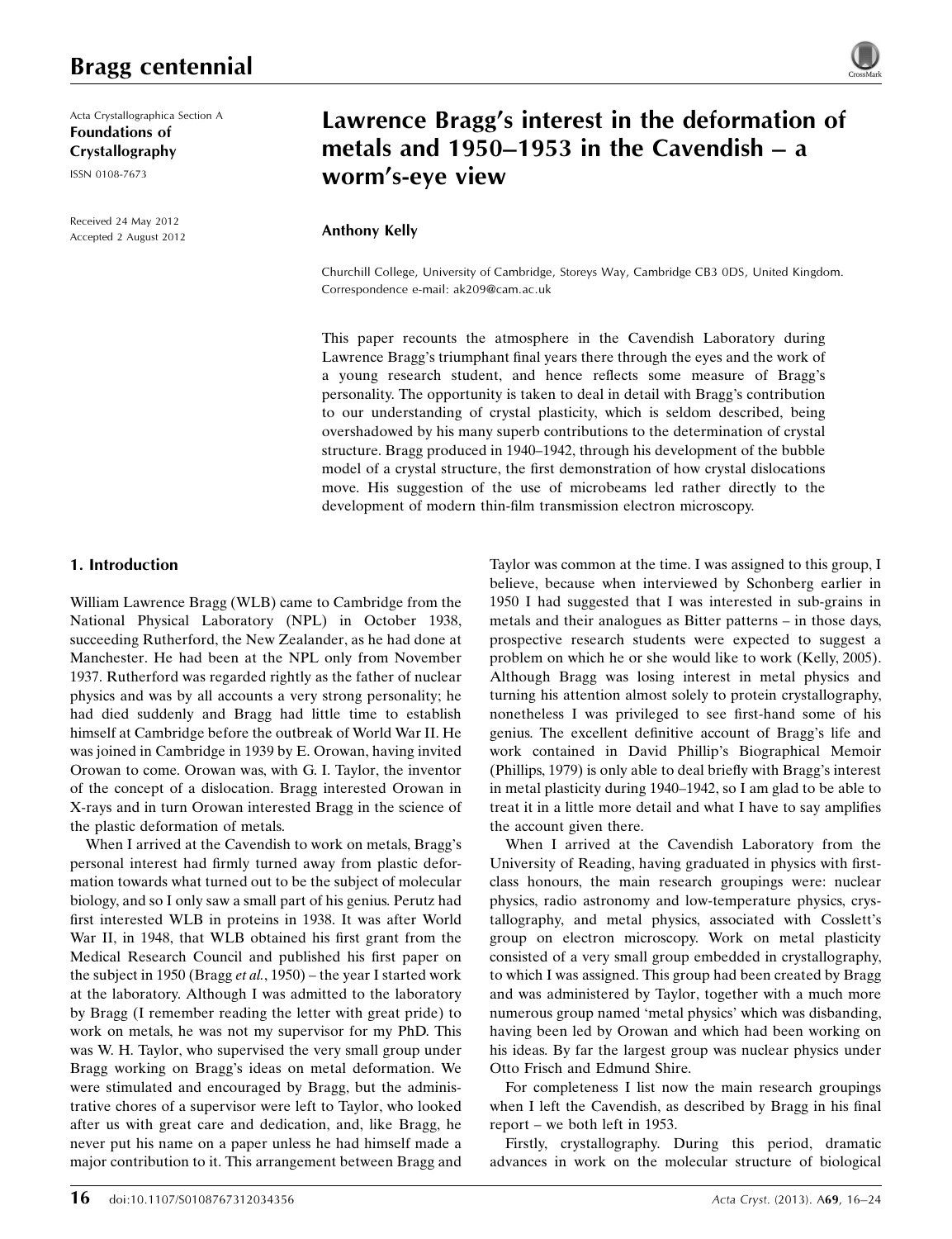systems took place with Crick and Watson's elucidation of the structure of DNA and Perutz and Kendrew's solutions of the crystal structures of horse haemoglobin and myoglobin, respectively. The other groups were nuclear physics, radio waves, low-temperature physics, crystallography and electron microscopy, meteorological physics and fluid dynamics. There were also a number of theoretical physicists. Lawrence Bragg was, by all accounts, very supportive of the groups in the laboratory other than his own special interest (crystallography), but there was a general difficulty in the UK at that time with respect to the funding of nuclear research.

# 2. Bragg and plastically deformed metals

Lawrence Bragg and his associates described many of the atomic structures of metals and alloys and, of course, phenomena within these such as order–disorder transformations and the like. A single reference here is not adequate to cover these activities but Bragg (1935) gives a good overview. He maintained a firm interest in the physics of X-rays throughout his working life. The field in which I knew him was in the study of lattice imperfections in metals and the use of X-ray methods in studying these.

His first paper connected with the distortion of metals was written with his long-time associate Lipson during his short period at the NPL (Bragg & Lipson, 1938) and is entitled 'Structure of Metals'. This paper was concerned with whether or not the radial displacement of spots on Debye–Scherrer photographs indicated a difference in lattice parameter; this had been suggested by a Dr Muller. Bragg and Lipson showed that the displacement was due to the range of angles over which a crystal reflects radiation – they did this by oscillating the specimen. They remark that the smearing of the spots might give information on the form or the texture of the crystal. They are very polite to Dr Muller and say that experiments on this issue should be continued. The question was still an important one in the early 1950s; Peter Gay and I settled the question as reported in my thesis. We did this again by oscillating the specimen but very precisely using a microbeam (Gay & Kelly, 1953a). Shortly after the paper with Lipson was written, Bragg gave the opening address to an important meeting at the Royal Society entitled 'A Discussion on the Plastic Flow of Metals' (Bragg, 1938) – Orowan, Taylor, Andrade, Mott, Desch and Preston, the luminaries of the emerging field of metal physics, were there. WLB gave an outline of the problems of crystal flow and slip which needed to be understood with a soundly based theory.

Shortly after the outbreak of war, in January 1940, WLB made his own contribution concerning plastic deformation entitled 'The Structure of a Cold Worked Metal' (Bragg, 1940). This paper was part of a symposium organized by the Physical Society on Internal Strains in Solids and consisted of four parts: Slip in Single Crystals, to which Orowan contributed, of course; Precipitation in Metals and Age Hardening; the Effects of Cold Work; and Other Effects of Internal Strains. Here Bragg would have been exposed again to a whole range of problems in physical metallurgy. His paper introduced the idea of a foam structure of a cold-worked metal, to which he had briefly alluded in 1938, in which he considered the stability of the cold-worked state and compared the structure of the foam with the domain structure of Cu3Au order–disorder alloys.

In the years before and just after the war, understanding how dislocations enable plasticity and the properties of the dislocations were essential problems, and even the existence of these well defined defects was questioned.

During 1940, having attended the Physical Society Conference in January, the question of the plastic flow of metals must have been one of his main interests (apart from his work in supporting the war effort), if not his principal research interest, since later that year he developed his bubble model of the crystalline structure of a metal, carrying out the first experiments with his son Stephen during the latter's summer holidays in 1940 and early 1942. The summer of 1941 was spent by Bragg in Canada – he was there from March until September of that year as a scientific liaison officer. By the early spring of 1942 he had developed and expounded the first account of his theory of the flow stress (Bragg,  $1942a$ ) and by the summer had submitted for publication the first experiments on the bubble model (Bragg,  $1942b$ ) (see §4 below). The background to his thinking in those years is contained in an address to the North East Coast Institution of Engineers and Shipbuilders (Bragg, 1944), where he delights in describing the bubble raft.

The joint discoverers of dislocations were Orowan (1934), Polanyi (1934) and Taylor (1934), who did so independently of one another. Orowan came to Britain from Germany in 1937 and worked at Birmingham with Peierls. In 1939 he joined Bragg at the latter's invitation, and spent the war years in Cambridge. According to Bragg 'he was volatile and irrepressible and had a most fertile imagination and mind'. After the war he attracted a large number of later well known scientists to study metal physics. These included J. F. Nye, N. J. Petch, R. W. K. Honeycombe, P. L. Pratt, E. O. Hall, R. W. Cahn and G. W. Greenwood, as well as W. M. Lomer. Both Nye and Lomer were 'lent' to Bragg for a year to work on the bubble model – see below. John Glen was also in this section when I arrived, working with Perutz and following up the latter's interest in the flow of ice derived from the famous Habbakuk project of 1942/43. From some of these I garnered much good advice in my first year, before they gradually disappeared over the years 1950–1952: a fine description of the work of Orowan's group is given by J. F. Nye in Orowan's obituary (Nabarro & Argon, 1995). This group flourished at the Cavendish until Orowan left in 1950 for MIT because he could not get a satisfactory permanent position at Cambridge. In fact he entered the Secretary's (E. H. K. Dibden) office to bid farewell as I was being inducted into the lab by Dibden! Notably, between 1939 and 1950 two of the principal discoverers of dislocations were working in Cambridge and, of course, Bragg knew both well. As he did Polanyi in Manchester.

The suggestion that the atomic displacements necessary to account for plasticity were facilitated by the motion of dislo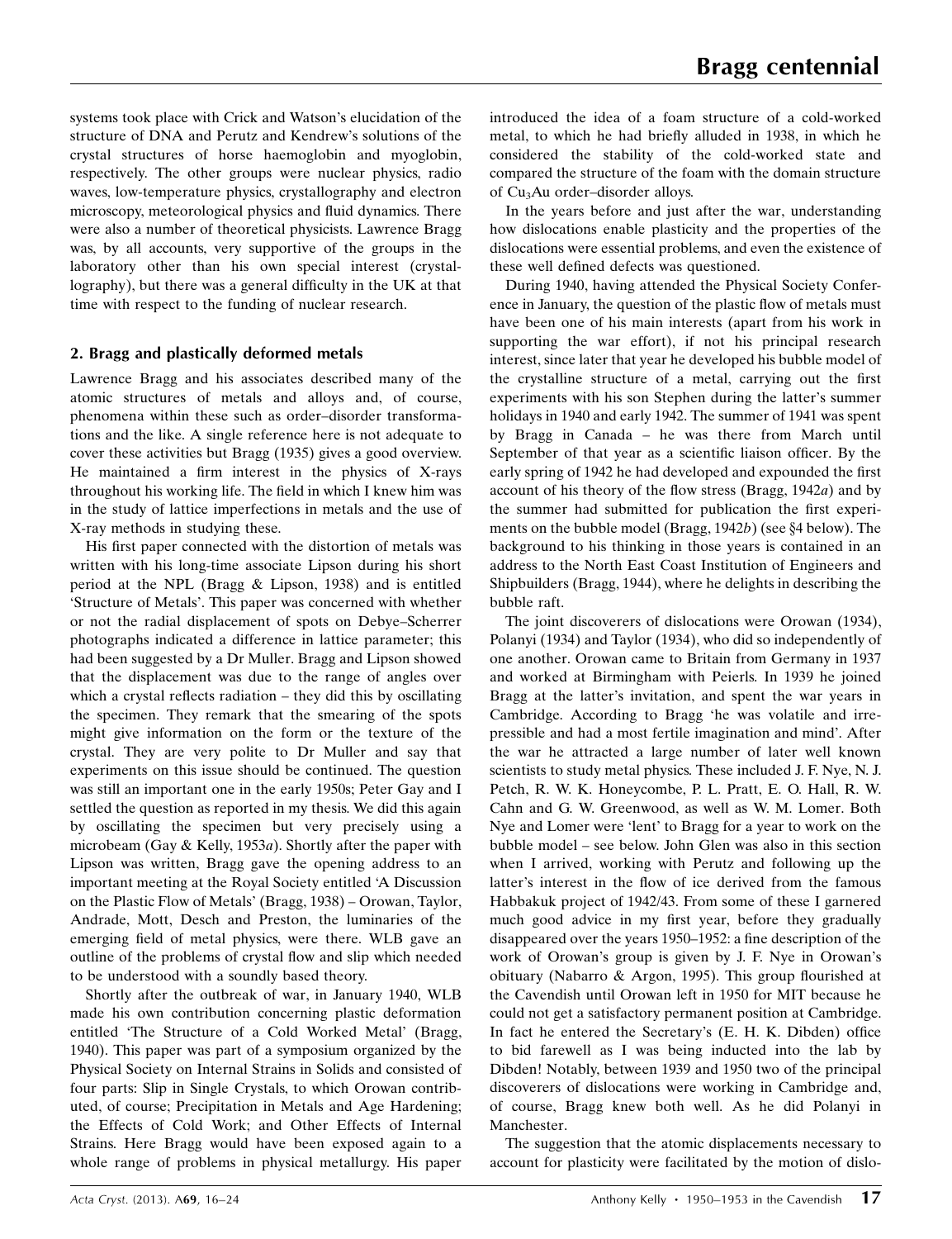cations which affected atoms of spacing just a few angestroms apart needed to be related to the observation of slip lines with the optical microscope which are spaced, at least, a micron, i.e. thousands of atoms, apart. Ewing & Rosenhain (1899, 1900) had shown that when plastic flow occurs in metals, slip lines appear on the surface that are quite similar to those observed in rock salt – a brittle substance – by Reusch (1867).

In the 1930s and '40s X-rays were almost the only means of studying the internal structure of a metal specimen so as to elucidate the nature of plasticity. The penetration depth of X-rays into the common metals under normal conditions is small, e.g. for Cu  $K\alpha$  radiation only a few tens of microns. Examination of cold-worked metals by back-reflection techniques or by the Debye–Scherrer method was found to show that the lines were excessively broadened in a radial direction. In addition, if the grain size was large enough the spots from an undeformed polycrystal would be found to expand along the arc of a Debye–Scherrer photograph after small deformations. At larger deformations the rings were continuous, and they became increasingly broad with further deformation until the broadening appeared to saturate. An example is shown in Fig. 1. Laue photographs of single crystals taken with white X-radiation from an undeformed metal crystal showed sharp spots, but when lightly deformed these spots became elongated into streaks; the phenomenon called asterism. This streaking was taken to indicate that the perfect crystal was showing a range of orientation – a sort of induced mosaic structure. X-rays were at the time the only means of looking inside a metal and even then there was no X-ray microscope,



#### Figure 1

Back-reflection photograph of silver deformed 65% (upper) and 70% (lower) showing broadening of the Debye–Scherrer (331) and (420) rings: from Wood (1939). Wood found that recovery occurs in this metal after 65% deformation. Reproduced with permission from Proceedings of the Royal Society A.

so that information could only be gained from study of the diffraction maxima.

There were two accepted possibilities for the cause of the line broadening. These were that it was due to a range of elastic strains being present in the worked metal, or that the broadening was caused by the fact that deformation had fragmented the lattice into very small crystals and these were giving broadened diffraction peaks due to the shape transform of the crystal. These were designated the theory of mean strains or of particle-size broadening.

The stress necessary to initiate slip in a virgin metal crystal is so small as to be hardly measurable with any accuracy, as Bragg noted (Bragg, 1942a), but the yield stress of a coldworked metal can be stated. Otherwise, to quote WLB 'the engineer would have no basis for his calculations'. This first paper (Bragg, 1942a) sets out his approach and in it he thanks Orowan for helpful discussion and criticism and refers to Orowan (1942) on the spacing of slip lines as having given him (WLB) his fundamental idea. This was to estimate the yield stress of a cold-worked metal from his own picture of the coldworked state. This state was consistent with the X-ray observations of Gough and Wood – namely a mosaic of variously oriented crystallites within a single-crystal grain. These crystallites or mosaic fragments consisted of relatively perfect regions separated by heavily distorted ones. He accepted Wood's estimate (Wood, 1939) of their size. Bragg's chosen criterion for further deformation was that it should lead to a reduction in strain energy. He preferred this approach to that of G. I. Taylor (Taylor, 1934) because 'it makes no postulate about the arrangements of dislocations but is based on the average fragment size for which there is direct x-ray evidence'. He also refers to his description of the cold-worked state in Bragg (1940). In the first paper, the form of the governing equation is given and in the two later papers (Bragg, 1948, 1949b) he gives a more detailed treatment – see the formula in the discussion of my PhD thesis in  $\S$ 3 of this paper. In his 1948 paper, Bragg sets down the form of his formula for the yield stress of a cold-worked metal and the penultimate sentences explain the genesis of the microbeam, as follows:

The above is a tentative and very general discussion of this very interesting problem. It suggests however, that the relation

#### $\gamma_{\text{lim}} = \text{const.s}/t$

may be found to hold with a very similar value of the constant of order unity for a number of typical metals  $[\gamma_{\text{lim}}]$  is the limiting shear strain and s the inter-atomic distance]. This cannot be tested because we have so little information about the values of t which measures the extent in any direction of a cold worked metal to which the regularity of the atomic arrangement continues unchanged. More experimental results are much to be desired, obtained by x-ray analysis, the electron microscope, or other means.

He suggested a possible means of finding  $t$  and of resolving the controversy over the origin of line broadening, in a characteristically direct way. It was known, of course, that if a specimen contained only a small number of crystals of iden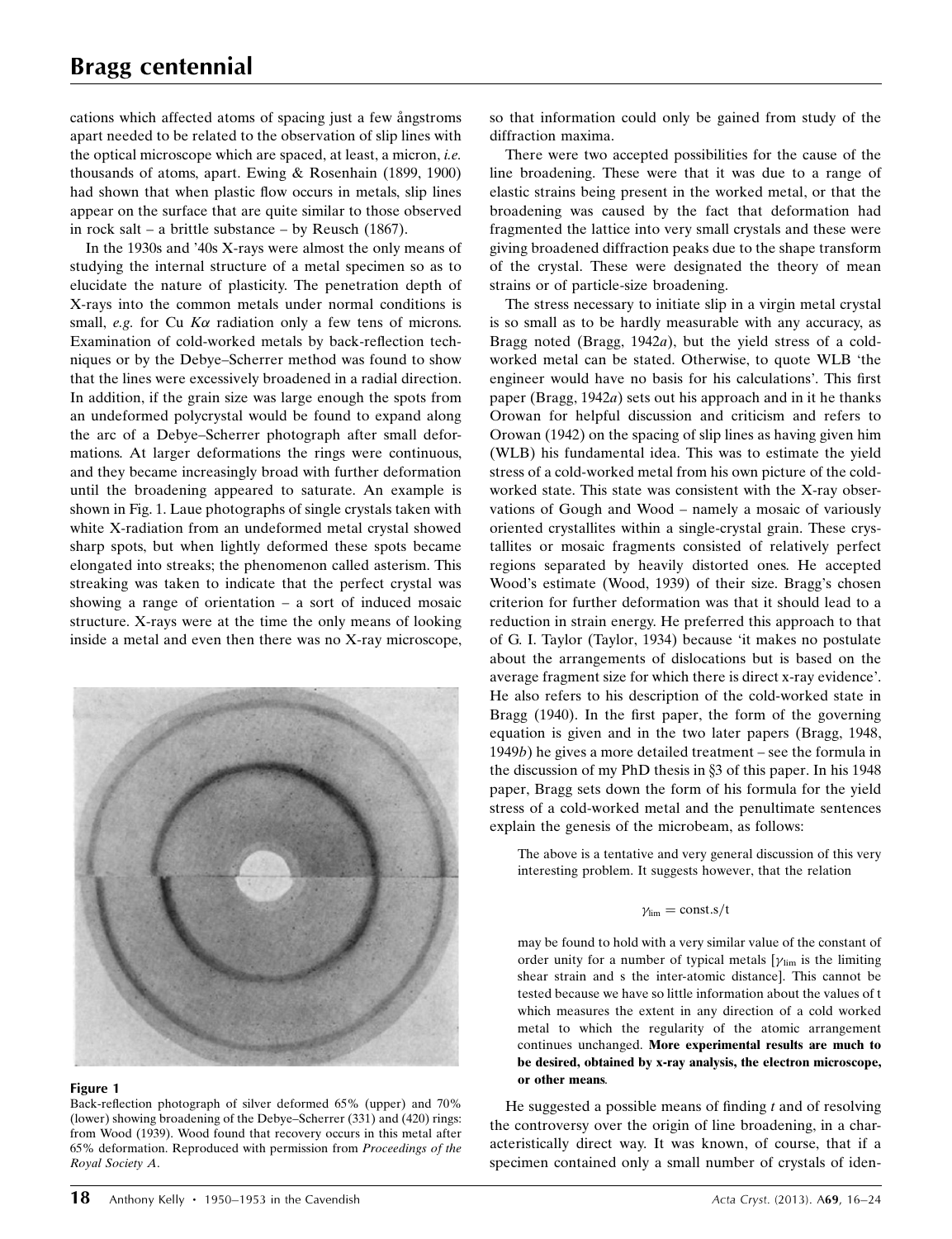tical structure, then the Debye–Scherrer rings would be spotty. By counting the number of spots on a particular  $(hkl)$  ring one could, if one knew the volume irradiated, deduce the average volume of the individual particles being irradiated. With conventional X-ray beams continuous rings were produced, so WLB argued that if one irradiated the metal with a sufficiently fine beam or microbeam of very small diameter, then a continuous ring should be resolved into spots. A very fine physical judgement.

# 3. The X-ray microbeam

To do what was required successfully, X-rays must be produced in a very fine beam and hence to proceed, with manageably short exposure times, a very powerful X-ray source was needed. Bragg gave the initial development to J. N. Kellar in July 1946 (Kellar, like me, had come from Reading). He was joined by P. B. Hirsch in October of that year, with Kellar concentrating on developing a rotating-anode X-ray tube and Hirsch on collimating a fine beam. J. S. Thorp joined the team in October 1947 and P. Gay in the same month in 1948. After Kellar's death in July 1948, Hirsch, Thorp and Gay completed the project so that the X-ray tube and the camera for taking X-ray photographs with a very fine beam were completed and functioning (Gay et al., 1951) when I joined the team in October 1950. During my first year Gay was concerned with writing his PhD thesis – submitted in August 1951. During my last year I was joined by W. T. Roberts, a post-doc.

By the time I arrived, Bragg's 'fine physical judgement' had been confirmed by experiments on aluminium. Kellar et al. (1950) showed that with a beam of  $35 \mu m$  diameter, the continuous ring obtained with X-ray beams of normal diameter was resolved into spots – the average particle size was determined to be about  $2 \mu m$ , and from the broadening of the individual spots the particles were shown to be distorted.

Hirsch wrote his thesis in 1950 and left the team to work on coal – very fashionable at that time – supported by the National Coal Board, and Gay introduced me to the microbeam techniques in that year. It was my job to provide examples of the use of this fine microbeam. I was able to show unequivocally that the so-called Neumann bands occurring in deformed crystals of iron were in fact twins, as had been expected (Kelly, 1953a), and to settle the question referred to above of the variability of lattice parameter (Gay & Kelly, 1954).

Gay and I extended the microbeam examination to other metals. A series of papers describing the results on polycrystalline metals deformed by rolling resulted (Gay & Kelly, 1953a,b). These repeated the type of examination carried out on aluminium. The softer metals, Sn, Zn, Pb and Cd, showed recrystallizaton after heavy rolling. With the harder metals, Cu, Ni, Fe and Au, it was not possible to resolve the Debye– Scherrer rings using the microbeam back-reflection technique. The results for all the metals that we studied were reported in a third paper (Gay et al., 1954), which introduced a picture of the cold-worked state (see below).

In addition, I used electron microscopy (only a surface replica method was available) in conjunction with X-rays to set limits to the grain size in electrodeposited chromium.

My work followed closely that of P. B. Hirsch, who was a great help, and in my first year very much my mentor – naturally, he wanted to see his 'creation' very properly used. I realised that some limitations of the microbeam technique when used to take back-reflection photographs might be overcome by making specimens thin enough so that transmission photographs could be taken and spotty Debye– Scherrer rings obtained from particles of linear dimension less than a micron. In this way I obtained resolved spots from deformed copper. The advantages of the use of transmission over back reflection were that the irradiated volume was known and exposure times were much shorter. When using the back-reflection method, a rather involved procedure, employing two films to register the reflections, had been developed by Hirsch. The use of a transmission method led quite naturally to the suggestion of examination by electron diffraction and I set out to try this.

By repeated rolling of a gold foil sandwiched between aluminium slabs, I produced a specimen of gold thin enough to be examined both by X-ray transmission and by electron diffraction (see Fig. 2) and successfully obtained spotty rings from individual crystals (Kelly, 1953b). The size of these was  $0.1-0.3 \mu$ m, an order of magnitude smaller than could be obtained using X-rays. The volume of such a crystal is  $\sim$ 10<sup>-15</sup> cm<sup>3</sup> and this greatly interested Sir Lawrence on the occasion when I showed him the photograph.<sup>1</sup>

The diffraction patterns were supplemented by examination in the electron microscope and a single rather blurred transmission photograph was obtained, which is published in my thesis (Kelly, 1953b). This, at the time was a minor breakthrough because most electron-microscope photographs were taken of replicas of the surface due to the electrons not being able to penetrate the specimen, although transmission electron micrographs had been obtained previously by Heidenreich (1949). The examination of gold foils by electron diffraction was carried further (Hirsch et al., 1955).

Three years after I left to go to the University of Illinois, Hirsch, with Whelan, who had pursued the use of transmission electron micrographs with microscopes of much higher resolution, first observed (simultaneously with Bollmann) and correctly interpreted images of moving dislocations. Hirsch (1980) recalls the events vividly, but his account is in slight error regarding my own movements. The motion and interaction of individual dislocations could then be studied in detail and there was little further for X-rays to do in this regard. But it may be said that this triumph flowed quite directly from Bragg's intuition in suggesting the development of the microbeam. Howie (2002) delineates some of the subsequent developments.

<sup>1</sup> Had I read Heidenreich (1949) – published two years earlier – I would probably not have attempted to thin my gold by so crude a method. This illustrates Bragg's often quoted dictum to young researchers not to read the literature too much – though I never heard him say that myself.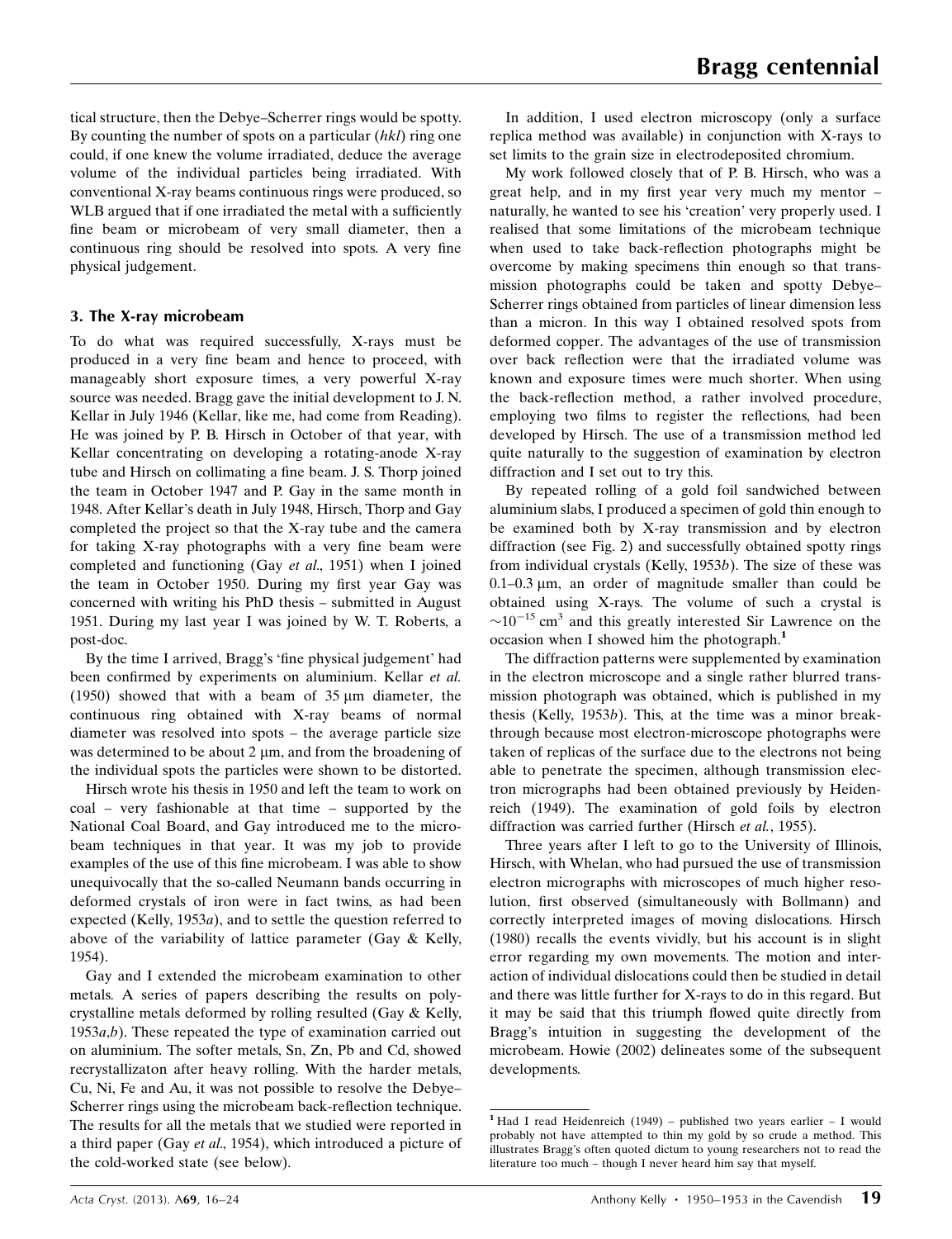



#### Figure 2

Transmission diffraction patterns of heavily deformed gold. (a) Using X-rays: (111) reflection; beam diameter  $8 \mu m$ ;  $\lambda = 1.54 \text{ Å}$ . (b) With electrons: (111), (200) and several more rings; beam diameter 10  $\mu$ m;  $\lambda$  =  $0.043 \text{ Å}.$ 

As a result of the microbeam work, a number of papers were published on the nature of the cold-worked state. We were able to make the first direct measurement of dislocation density in a cold-worked metal (Gay et al., 1953) and to make other observations on the clustering of dislocations into illdefined boundaries so as to produce an array of heavily distorted regions containing many dislocations separated by relatively dislocation free areas, designated by us as 'crystallites' (Gay et al., 1954) and later clearly identified by electron microscopy.

Bragg's interest in the cold-worked state of metallic matter had resulted in his theory of this, culminating in the work described in Bragg (1949b). This estimated the yield stress of a heavily-cold worked metal, the ultimate tensile strength

#### Table 1

|         |  | Comparison of calculated and experimental values of the strength of |  |  |  |
|---------|--|---------------------------------------------------------------------|--|--|--|
| metals. |  |                                                                     |  |  |  |

| Metal | Limiting<br>particle<br>size $(\mu m)$ | Strength using<br>Bragg criterion<br>$(10^8 \text{ dynes cm}^{-2})$ | $G/3(blt)^{1/2}$<br>$(10^8$ dynes cm <sup>-2</sup> ) | Experimental<br>ultimate<br>strength<br>$(10^8 \text{ dynes cm}^{-2})$ |
|-------|----------------------------------------|---------------------------------------------------------------------|------------------------------------------------------|------------------------------------------------------------------------|
| Al    | 2.5                                    | 1.5                                                                 | 7.9                                                  | 7.5                                                                    |
| Fe    | 1.5                                    | 7.4                                                                 | 33                                                   | 34                                                                     |
| Cu    | 0.6                                    | 9.7                                                                 | 28.8                                                 | 23                                                                     |
| Zn    | 8                                      | 0.78                                                                | 6.3                                                  | $12 - 30$                                                              |
| Ph    | 6                                      | 0.21                                                                | 1.4                                                  | 2.1                                                                    |

(UTS), in terms of its structure and elastic constants. The idea was that yield would only occur if further slip within the distorted structure led to a local reduction in strain energy. He assumed that the structure of a cold-worked metal was that of a type of foam, and postulated that the size of the units of the foam determined the elastic limit for further deformation. The final chapter of my thesis was principally devoted to a test of this based upon my results from the microbeam examination.

Bragg's criterion was that the UTS  $\sigma$  should be given by the expression

$$
\sigma \geq \frac{Gb}{t[1.46\log(t/b) + 0.6]},
$$

where  $G$  is the shear modulus,  $b$  is the interatomic distance and  $t$  is the observed particle size. He used figures for the particle size deduced from X-ray line broadening to establish his idea. I used my own figures deduced from the X-ray microbeam results. Table 1, taken from my thesis, shows the result and includes a figure derived by us based on the idea of dislocation pile-ups controlling the flow of a heavily worked metal (Gay et al., 1954). Bragg's criterion as an inequality is obeyed.

By the time I wrote my thesis in the summer of 1953, Bragg was little to be seen in the lab, since he was preparing to go to the Royal Institution. I never discussed this result with him.

Our theory at the time appeared to be in rough accord numerically with the rather messily defined experimental number representing the UTS. However, modern observation and theories do not differ in the essentials. The heavily coldworked state is still described in terms of a cell structure in which there are relatively dislocation free regions separated by regions of very high dislocation density, as in Fig. 3 (for example Argon, 2008). Bragg's picture of a cell structure is essentially correct, although the detailed quantitative relationship of cell size to yield stress is much more sophisticated.

#### 4. The bubble model of a crystal structure

The invention of the bubble model of a metallic structure is a striking example of Bragg's genius. The bubble model demonstrated very clearly the nature of dislocation motion when this was still regarded as an unproven theoretical possibility. It was the bubble model which gave a picture of how dislocations behave and was the main experimental evidence for their existence.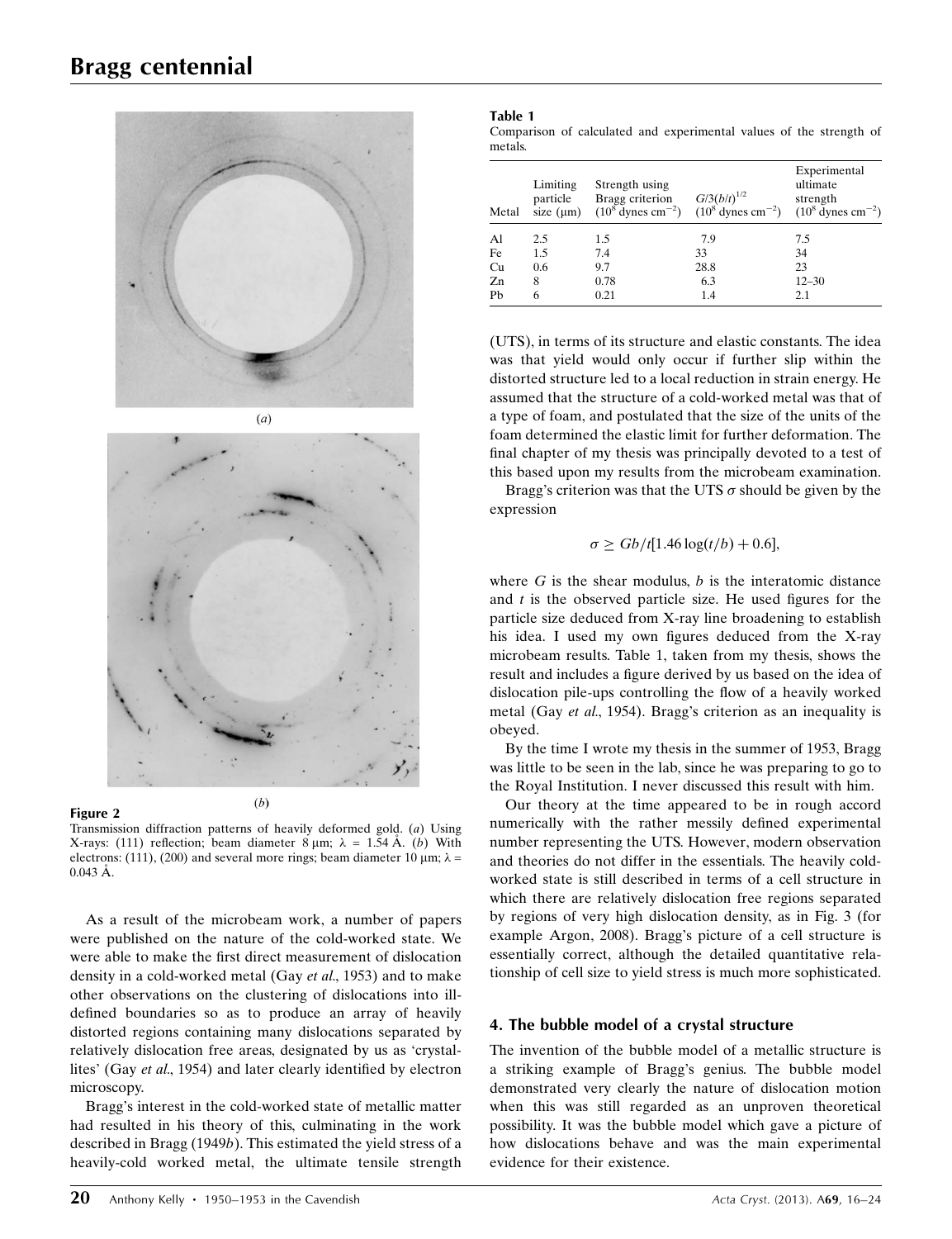

Figure 3 Transmission electron micrograph of heavily deformed copper (Kelly & Macmillan, 1986).

As we have seen, WLB conceived the idea during the war as he was developing his ideas on the geometry of the distortions of crystals in the cold-worked state and his theory of the yield point of a cold-worked metal, i.e. in 1940–1942, before the publication of the definitive paper on his theory of the yield point (Bragg, 1949b). According to his unpublished autobiography (private communication from S. L. Bragg) and the memories of his children, he first thought of using lentils floating on water and then of bubbles, and asked Lipson to help him, but Lipson's bubbles were too large. Bragg had noticed while mixing the fuel for his motor mower that equalsized small bubbles were produced which clung together on the surface to form a regular pattern, as in a crystal. The early experiments were carried out by him with George Crowe, who had been Rutherford's great assistant (and always wore a bow tie when I knew him, which was quite rare in those days). They were given some assistance by Stephen Bragg, Lawrence's eldest son, on his holidays from Rugby school, in carrying out the first experiments during the latter's summer holidays in 1940 and also early 1942. Orowan is reported to have solved the problem of getting the bubbles to be of uniform size.

The first paper (Bragg, 1942b) on the bubble model describes all of the essentials, including a stress–strain curve. The full power of the bubble model was developed and published in papers with Nye (Bragg & Nye, 1947) and with Lomer (Bragg & Lomer, 1949) after the war. The paper with Nye describes the structures that may be obtained and that with Lomer the amazing quantitative experiments. The genesis and power of the technique has been beautifully and succinctly described by Mick Lomer (Lomer, 1990), who showed it to me and also gave me very good advice when I was writing my thesis. Mick Lomer was one of the few of us who was officially supervised by WLB.

Bragg's infectious enthusiasm for the demonstration of dislocations is very well recorded by Lomer and it may be seen in WLB's own words in his article in Physica (Bragg, 1949a), based on a lecture he gave in April of that year to the Physics Society of the Netherlands. Lomer also points out that it was



### Figure 4

A partial dislocation in a three-dimensional raft subject to a bending strain. Bubble diameter 0.7 mm. (Part of Fig. 18 of Bragg & Nye, 1947). Reproduced with permission from Proceedings of the Royal Society A.

Bragg who produced for the first time the excellent analogy for dislocation motion afforded by considering moving a heavy carpet by first forming a ruck and then moving the ruck with one's feet. And Nye (personal communication) speaks of how

Bragg had three separate layers of ping-pong balls glued together in close packing. He used these to demonstrate hcp and fcc packing, and also to illustrate slip. He pointed out that for one layer to slip one unit over another layer it would prefer to do it in two half steps, and he speculated on what might happen if a different slip plane at an angle tried to break through. He wrote and sent off a paper on it to Nature, and it fell to me to tell him that Shockley had already published the idea of partial dislocations at the Pittsburgh Conference.

In 1952 Nye himself found that a partial dislocation is in fact visible in one of the photographs of the three-dimensional bubble rafts. This is reproduced in Fig. 4, which John Nye kindly sent to me.

Distinct from previous models of atoms in crystals in which the number of atoms is limited in number, here 100 000 bubbles were easily made of controlled diameter between 0.1 and 2 mm diameter – the smaller the more rigid. Bragg & Nye (1947) observed structures which had been supposed to occur in metals.

These two dimensional crystals show structures which have been supposed to exist in metals and simulate effects which have been observed such as grain boundaries, dislocations and other types of fault, recrystallization, annealing and strains due to foreign atoms.

In his article in Physica, WLB discusses recrystallization and, with proper caution, draws the attention of the reader to the lack of thermal effects in this model.

By stirring up a two-dimensional array with a rod one can momentarily break it into a mass of extremely small crystals full of dislocations and faults. If this mass is left to itself, recrystallization is at first very rapid. Within a second, the surface is covered with a mosaic of small crystallites which have rather irregular boundaries. Recrystallization then becomes slower, but goes on for half an hour or more. The larger crystals 'eat up' the small ones, boundaries straighten out, faults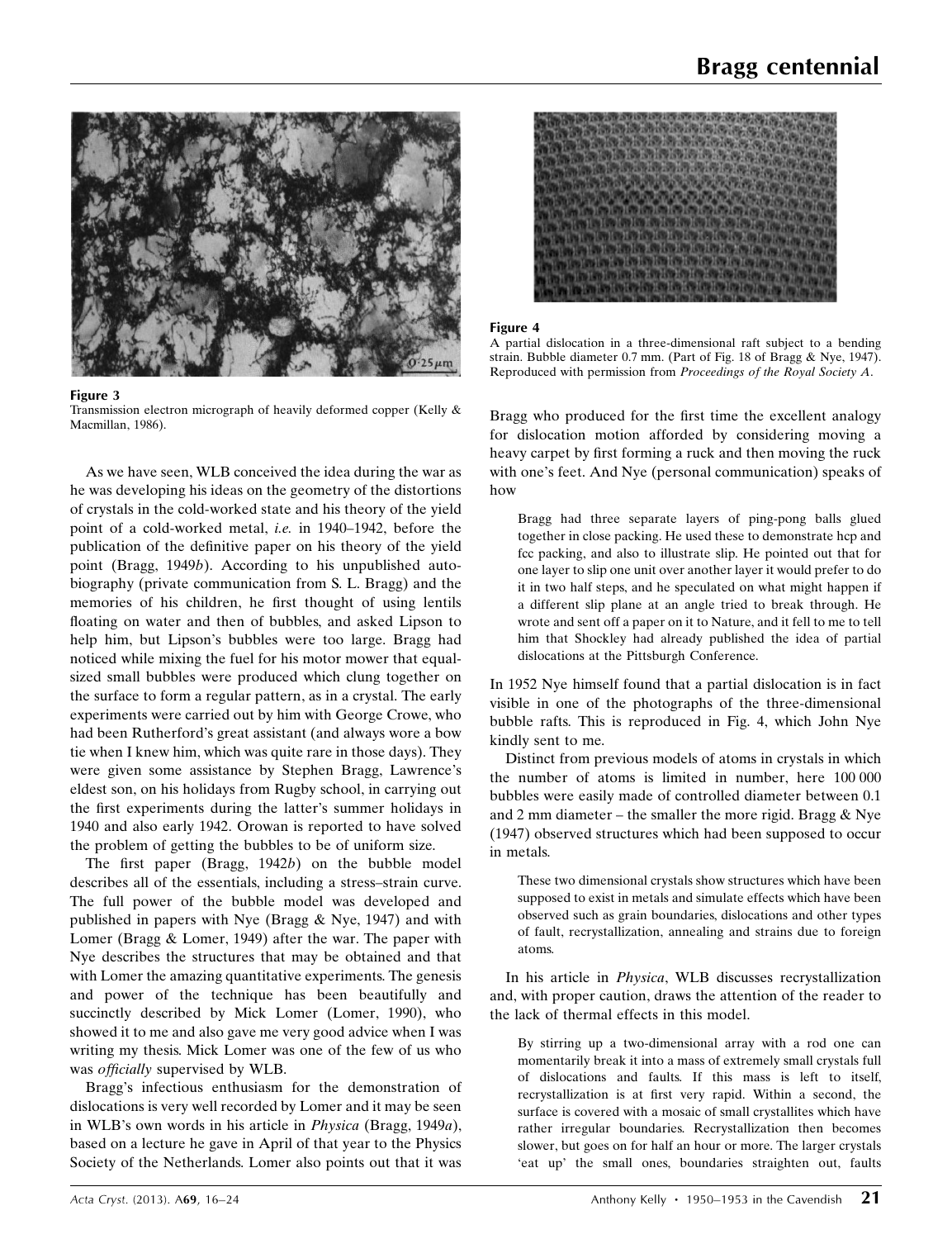disappear, until the surface is covered by a few large and very perfect crystals. It is not justifiable to compare this recrystallization too closely with that of a metal, because there is no effect analogous to thermal movement. The tempo is set not by the thermal movements overcoming energy barriers, but by the viscosity of the solution.

Three-dimensional (although thin) specimens could be made and plastically deformed. Poisson's ratio of the rafts was measured. It was even possible to measure the yield stress of such a raft and to show that the ordinary metals must contain dislocation-like defects, otherwise their measured strength would be much larger than is found in practice.

The paper describing the bubble model is reproduced in full by Richard Feynman in his Lectures on Physics (Feynman et al., 1964). A tribute from one of the finest teachers of physics to another one.

# 5. A research student's view of the Cavendish

Many fresh graduates who came to Cambridge as research students having recently graduated from another university, as did I, were conscious of the need to assure ourselves that our training in physics at another place had been adequate. I came from Reading, where J. A. Crowther had been Professor and was followed by R. W. Ditchburn, both of whom had been at the Cavendish during Rutherford's time, but both had worked with J. J. Thomson. We attended Part II lectures and sometimes those in mathematics. I went to hear Dirac and that convinced me that I am no theoretician. One was also tried in a number of ways – one was foreign to the Cambridge supervision system – a magnificent but very expensive way of teaching. The opportunity to supervise really taught me physics. To be accepted, as I was, but only in my third year, as being capable of supervising undergraduates in physics for Trinity was felt by me to be a palpable achievement – other colleges allowed me to do this in my second year. To be invited to attend a meeting of the Kapitza Club I regarded as a great accolade – I was asked to do so in my third year, and among other sessions remember one by F. C. Frank, who had just solved the mystery of crystal growth from saturated solutions by the introduction of dislocations.

At the time when I entered the Cavendish one was expected to be very familiar with common laboratory practical skills such as glass blowing, simple use of the lathe and elementary electronics. If a piece of apparatus such as an amplifier did not work, one was forced to repair it oneself. A course on techniques was taught to first-year postgraduate students by A. S. Baxter, a knowledgeable New Zealander of great practical skill. In addition, if one entered the crystallography section one was sent to the Department of Mineralogy to learn classical crystallography and point groups and space groups, all done with copious diagrams – no mention of group theory. These activities brought the new students into the cohort of Cambridge graduates.

The shadow of the Cavendish's successes in nuclear physics in the 1930s still clung to the lab, and seeing Lise Meitner

chatting to her nephew Otto Frisch at the tea table and a visit from Hans Bethe reminded one of the nearness then to the discovery of nuclear fission. Although the groups were friendly, one frequently got to know the members of the sections housed in the same building much better than one did members of the other groups. We in the crystallography section were in the Austin Wing and hence I knew as a fellow student Francis Crick (though he was somewhat older than me) and Watson as a young and very ambitious post-doc. Crick was very kind to me and gave me some good advice, besides having a very good knowledge of the kinematic theory of diffraction – after he became very famous, people did not realise that his early training had been in physics, and I have always thought that it was his knowledge of physics which gave him a lot of his intellectual self-confidence. And, of course, Kendrew and Perutz – the latter only mildly objected to Mike Bown and me playing cricket using rubber bungs as balls in the third-floor corridor. (There were only three floors at that time.) Eric Howells, who with Bragg solved the crystal structures of imidazole and methaemoglobin and helped Perutz with haemoglobin, was a close friend. I vividly remember on occasion Crick shouting down the corridor on the first floor and Watson's disdain for others little younger than him. Crick would sometimes jump to his feet in the middle of a colloquium and debate with the speaker. Eric said to me in 1951 'Francis is insufferable – only a Nobel Prize will justify it'. And I recall the wonderful party given by W. E. (Bill) Cochran in his rooms in Trinity Hall on 23 March 1953. Crick was in tremendous form and we realised soon afterwards why. The famous paper with Watson on the solution of the structure of DNA was just about to be sent to *Nature* (Watson & Crick, 1953). Odette, Crick's wife, recalled with me that party many years later. Very many famous names in the development of X-ray crystallography came as visitors, such as: W. Zachariasen; Isidor Fankuchen; R. W. James (the author of that wonderful text 'The Optical Principles of the Diffraction of X-rays', who had been in the Antarctic with the Shackleton expedition and was a long-time associate of Bragg before going to Cape Town) and, of course, Rosalind Franklin who came to see Crick and also incidentally Peter Hirsch – she had also worked on coal; Kasper; B. E. Warren from MIT; Pepinsky and others. Some of those mentioned appear in Fig. 5.

Bragg was a kindly supervisor and I saw him perhaps three times in my first and second years – in my first few weeks he opened a seminar on metal deformation with emphasis on the importance of simple experiments and clear models of the deformed metallic state. I did not see him in my last year. I always addressed him as Sir. He listened and made penetrating comments which he remembered the next time that we met. He was very familiar with the microbeam and suggested that we exhibit the camera and some results to a Royal Society Conversazione in 1952 where, unfortunately, I undertook to explain the nature of X-ray diffraction to C. G. Darwin! Bragg was delighted when I obtained a spotty ring from copper and he remarked that we were obtaining individual reflections from crystals of volume less than  $10^{-12}$  cm<sup>3</sup>, and became more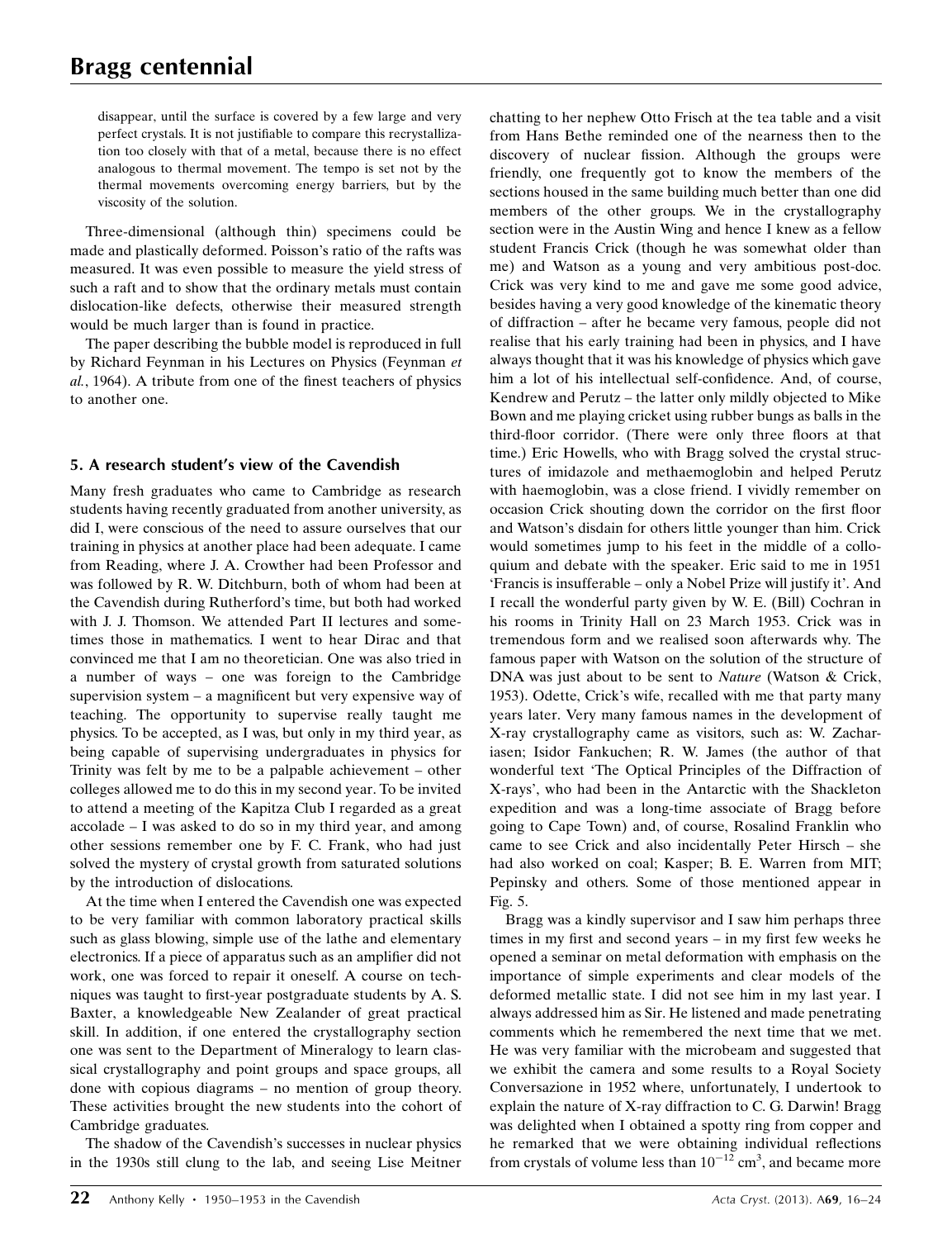

#### Figure 5

Cavendish Laboratory physics research students, June 1952. WLB is the central seated figure with Taylor on his left and Schoenberg on his right. Cosslett, Cochran and Ashmead are second, third and fourth from the left seated, with Dibden at the extreme right seated with Baxter next to him. Watson and Crick are sixth and seventh from left in the first row standing with Kendrew seventh from the right. I am on the extreme left of the second row standing with Howells third from left. Bown is second from left in the back row with Hirsch sixth from left.

excited with the results of the examination by electron diffraction. I thought that his interest stemmed from his interest in his own theory of the yield point of a metal, which he had related to sub-grain size (Bragg, 1949a), but subsequently appreciated that he was more probably thinking of obtaining diffraction patterns from small and weakly scattering crystals of biological structures. I say this because Phillips (1979) states that he asked for our rotating-anode high-intensity X-ray source to be diverted to the study of proteins and, at the time, D. H. G. Broad was designing a rotating-anode tube for the protein group.

Of course I went to some of his Part II lectures in physics – they were superbly clear and I recall in particular his remarks on the flow of a granular material complete with a wonderful demonstration and the explanation, so vividly given, of how footprints on a wet sandy beach behave.

Bragg always entertained his PhD students early in their course at his home in West Road. On one occasion my nose started to bleed and Lady Bragg was kindness itself and so discrete that others did not notice.

I remember when I spoke to him on one occasion without adequate preparation and so explained myself rather badly. Bragg told me to go away and to get my ideas clear, which I duly did. He often dealt through Taylor and sometimes after a visit by WLB to my room W. H. Taylor would come in and announce whether I had done well or badly.

I last met him at a meeting of the Royal Society Dining Club in January 1970 – I was not then a member – and I recall well, after someone had raised a question (I think about field theory) that he with great intensity insisted that there was plenty of mysterious physics to be found in understanding the gyroscope.

## 6. Conclusion

Bragg was a magnificent physicist and showed this in all that he did. But when I joined the laboratory five years after the war in 1950 and so 13 years after Rutherford's death, Rutherford's legacy was still strong and indeed, by many, WLB was not regarded as a real physicist but as a lesser beast – a crystallographer. This opinion would often come out at the Cavendish Christmas parties; it was perhaps engendered by the lack of emphasis on nuclear physics, which some regarded as the Cavendish's own area of expertise. Bragg, in his unpublished autobiography, shows that he agonized about the continuation of a major effort in nuclear physics, but like others of good sense, knew that the palm had passed to the USA because of the massive cost of the machines necessary to work at the cutting edge of research. The idea that he was not a true physicist was extraordinarily silly, because, as Bernal wrote to him (Phillips, 1979) on Bragg being awarded the Copley medal of the Royal Society (its highest honour) in 1966 'Three new subjects, mineralogy, metallurgy and now molecular biology, all first sprang from your head, firmly based on applied optics'.

In the case of metal physics his largest contribution was the bubble model, which removed so many of the doubts concerning the existence of dislocations and indeed actually showed the motion of individual two-dimensional dislocations. The invention of thin-film electron microscopy to observe dislocation motion was perhaps inevitable with the technical advances of electron microscopy, but due to Bragg's prior development of the microbeam the technique became available to persons so well able to understand the physics of contrast and to exploit the advance so quickly and expertly that he must be regarded if not as the father then certainly as the most important grandparent!

I am very grateful to Stephen Bragg for allowing me to read WLB's unpublished autobiography and to Lady Heath (WLB's elder daughter) for a short reminiscence. John Nye has been kindness itself in describing the work on the bubble raft and providing Fig. 4. The following have read and